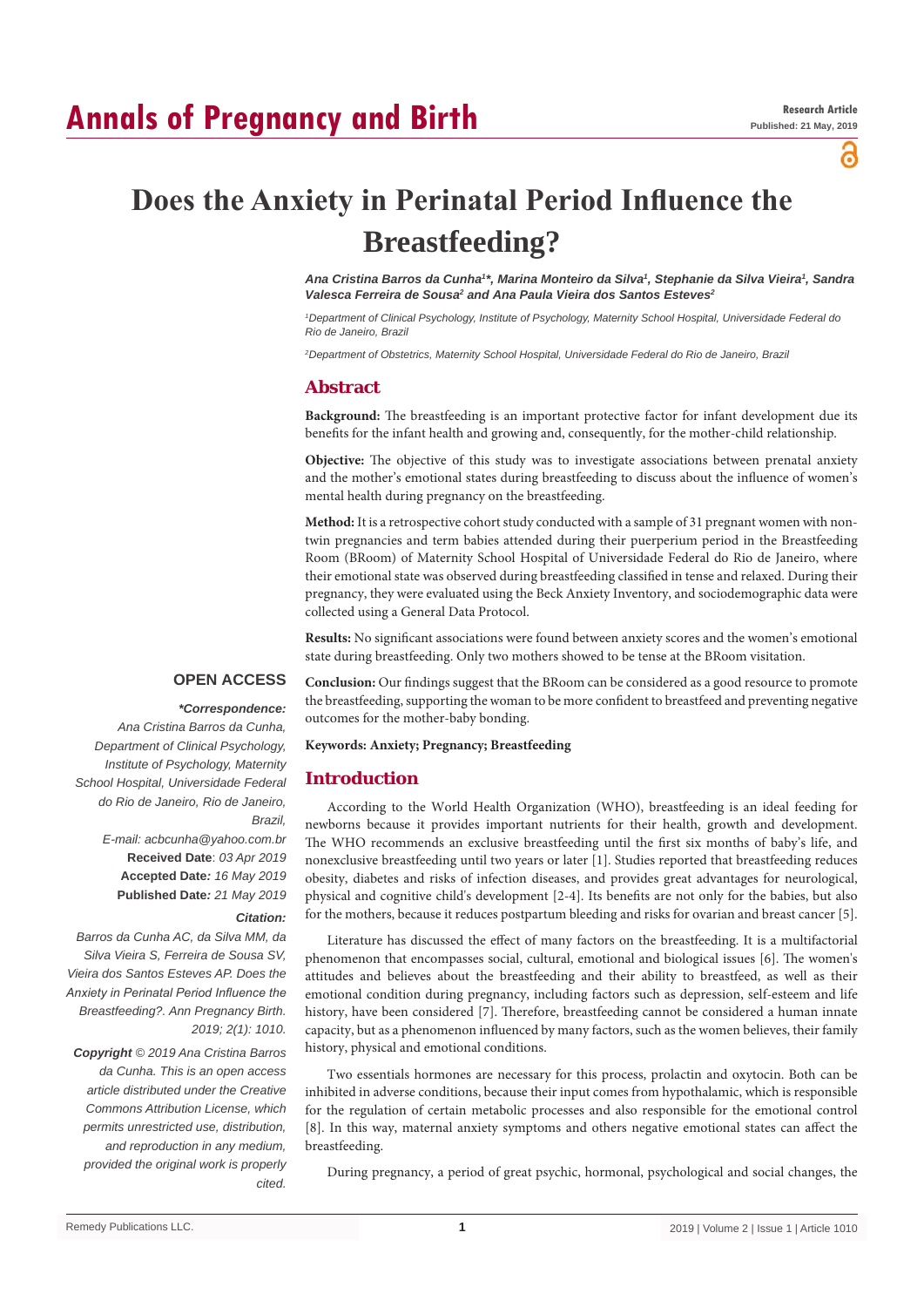women are more vulnerable to mental health problems, such as anxiety [9]. There are 1 in 3 to 1 in 5 women in developing countries, and 1 in 10 in developed countries who show significant mental health problem during pregnancy and postpartum periods [10]. An international study estimated a prevalence of 49% of women with anxiety symptoms in Pakistan [11]. In Brazil, the prevalence of anxiety during pregnancy was 26.8%, and it used to be more frequent in the third gestational trimester (42.9%) [12]. However, the anxiety prevalence can be higher. In a study in Rio de Janeiro, Brazil (the city of our study) the prevalence of prenatal anxiety was 64.9% [13].

Considering the benefits of breastfeeding for maternal physical and mental health and baby's health and development, the Maternity School Hospital of Universidade Federal do Rio de Janeiro (ME-UFRJ), where this study was conducted, offers a room to support women´s breastfeeding: The Breastfeeding Room (BRoom). It is an institutional resource based on the Baby-friendly Hospital Initiative, a Brazilian policy to guarantee the protection, promotion and supporting of breastfeeding [14]. According to this, the BRoom is part of maternity facilities to support and monitor every patient to continue the breastfeeding properly. The breastfeeding progress of each patient is evaluated based on an individual assessment of maternal physical and psychological (emotional state) conditions during their breastfeeding and their strategies to cope with the difficulties of this process. The woman is monitored during the visit at BRoom, and individual interventions are offered to support her breastfeeding process. In order to guarantee the quality of breastfeeding, information about benefits, management and difficulties to breastfeed are offered to help every woman to deal with breastfeeding problems, always promoting their mental health and the mother-baby attachment during puerperium period.

Considering that prenatal anxiety can be related to the emotional state during the breastfeeding at the puerperium, the objective of this study was to investigate associations between prenatal anxiety and the mothers emotional states during breastfeeding to discuss about the influence of women's mental health during pregnancy on the breastfeeding of women who were attended at the BRoom of ME-UFRJ to highlight the importance of screening strategies to identify at-risk groups of women and resources to support and promote the breastfeeding.

# **Method**

## **Study design and population**

The study followed the guidelines of Ethical Committee for Research with Human Beings of National Health Council, and it was approved by the Ethical Committee of the Maternity school hospital of Universidade Federal do Rio de Janeiro (ME-UFRJ). The ME-UFRJ is a tertiary maternity hospital that attends patient on demand, where the study was conducted based on a basis of data collected from January 2014 to December 2016.

It was a retrospective cohort study conducted with a sample of 31 pregnant women with non-twin pregnancies and term babies. All participants were attended in the Breastfeeding room (BRoom) of ME-UFRJ at the puerperium period, and evaluated by the psychology team of LEPIDS, Laboratory of Study, Research and Intervention on Health and Development, of ME-UFRJ during their pregnancy.

#### **Data collection**

All participants signed the Free and Informed Consent Form approved by the Research Ethics Committee of ME-UFRJ before the psychological evaluation during their waiting for medical appointments at prenatal care service. During their pregnancy, they were evaluated using a Brazilian version of the Beck Anxiety Inventory (BAI), to identify anxiety symptoms [15]. According to other studies using the BAI with pregnant women, a cutoff point  $\geq 12$ was used to identify clinical anxiety and classify anxious mothers [6]. Also, a General Data Protocol was used to identify socio-demographic (age, educational level, marital status, relationship time, and working status) data.

All participants were attended during their puerperium period in the BRoom of ME-UFRJ, when they were assessed by nursing team of ME-UFRJ to identify their emotional state during breastfeeding, classified in tense and relaxed. Also, clinical obstetric history (parity, type of delivery, and previously abortion) and the family support and personal previous information about breastfeeding were collected from the data basis of BRoom of ME-UFRJ.

#### **Statistical analyses**

All data were processed and analyzed using the SPSS (Statistical Package for Social Sciences) version 19.0 (SPSS Inc., Chicago, IL, USA). Descriptive analysis (mean, standard deviation and percentages) were performed for socio-demographic, clinical obstetric, and breastfeeding progress data. Differences between groups (with and without symptoms of clinical anxiety) were evaluated using the Mann-Whitney Test. Also, associations among prenatal anxiety and mother emotional state during breastfeeding were investigated using the Wilcoxon, adopting  $p \le 0.05$  as significance level.

# **Discussion**

This study investigated the influence of women's mental health during pregnancy on the breastfeeding of women who were attended at the Breastfeeding room of Maternity School Hospital of Universidade Federal do Rio de Janeiro (ME-UFRJ) based on the analysis of associations between prenatal anxiety symptoms and the mother´s emotional state during breastfeeding to discuss and highlight the importance of screening strategies to identify at-risk groups of women to support and promote the breastfeeding. Results are partially in line with previous studies addressing the relation between maternal anxiety symptoms and the breastfeeding progress [16,17,18]. More precisely, our findings showed that women with clinical anxiety symptoms during their pregnancy also showed tense at the puerperium during breastfeeding. Although no statistical differences between groups (with and without symptoms of clinical anxiety) were found, the mean of BAI score of relaxed mothers  $(M=9.78; SD=9.59)$  was less than the tensioned mothers  $(M=14.67;$  $SD = 5.13$ .

However most of mothers remain relaxed on the breastfeeding process, even women who shown clinical anxiety during pregnancy. This suggests that the breastfeeding can be related to contextual factors more than to individual factors for those samples. In fact, authors affirm that breastfeeding is a multifactorial phenomenon that involves many social, cultural, emotional and biological factors [6]. Obviously, the breastfeeding is related to individual aspects, like women's attitudes, believes about the breastfeeding, and sense of competence to breastfeed [7]. According to the literature the breastfeeding progress can be related to the woman´s emotional state at the puerperium because the regulation of metabolic processes responsible for the emotional control can affect the lactation [5,7,8].

Breastfeeding cannot be considered as a human innate capacity [6].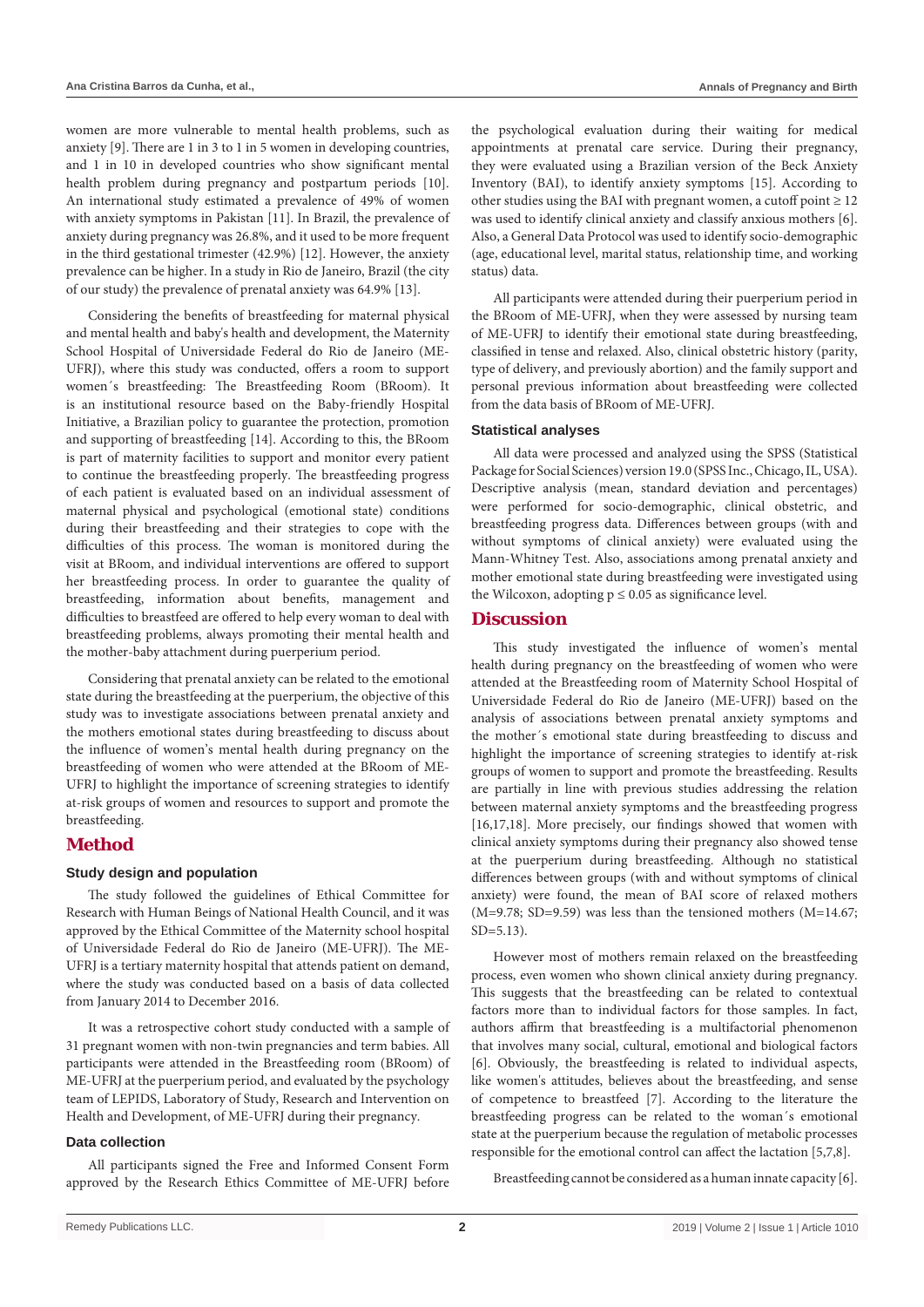**Table 1:** Socio-demographic data of participants (N=31).

| Socio-demographic data           | Range    | $M \pm SD$      |
|----------------------------------|----------|-----------------|
| <b>Education level</b>           | %        |                 |
| Elementary school                | 19.35    |                 |
| High school                      | 71       |                 |
| Higher education                 | 9.65     |                 |
| <b>Marital status</b>            | %        |                 |
| Married                          | 64.5     |                 |
| Single                           | 35.5     |                 |
| <b>Relationship time (years)</b> | $1 - 16$ | $6.60 \pm 5.18$ |
| <b>Working status</b>            | $\%$     |                 |
| Unemployed                       | 33.4     |                 |
| Paid job/self-employed           | 66.6     |                 |

M: Mean; SD: Standard Deviation

Unlike this, it is as a complex phenomenon influenced by individual (women believe and their physical and emotional conditions) and contextual (their family history, social pressures etc.) factors. So, the marital status and social and economic support of participants can have been a major influence on their emotional state to breastfeed. The majority of sample reported being married (64.5%), and in a paid job or self-employment (66.6%), that may have supported them to deal with the financial concerns related to puerperium demands, and to cope with breastfeeding difficulties. Important to consider that, different from the USA, in Brazil there is a public policy to guarantee for the working mothers have a paid leave during the four to six baby months of life. Certainly, it improves breastfeeding duration, reduce disparities, and support them in the decision making regarding to breastfeed.

Additionally, individual factors can be also related to the breastfeeding progress. According to Jager et al. [5], the breastfeeding is related to the woman's life history that can influence her emotional state and believes about breastfeeding abilities. More than half of our samples have not a previous abortion that also can contribute to low levels of anxiety during pregnancy. In the other hand, those low prenatal anxieties can be related to the social and economic support of those women during their pregnancy, with consequences to the breastfeeding progress. Most of them (80.6%) declared familiar support to help them to breastfeed their babies. This familiar support can be influenced the maternal emotional state during their visiting at the BRoom of ME-UFRJ, where the most part of those mothers (90.3%) showed relaxed. Datta et al. [19] highlight the importance of father supporting for the breastfeeding process. For those authors, the participation of man was an important resource to encourage mother to continue the breastfeeding when she decided for it. Family members can influence a woman´s decision to breastfeed, especially in cases of exclusive breastfeeding when the family support is even more necessary [20,21]. This reaffirm how important is the participation of father and whole family for the breastfeeding progress, because they can improve the maternal self-efficacy to breastfeed [22]. Regarding this, another aspect that improves the maternal emotional condition during the breastfeeding is the women´s self-esteem, that according to Jager et al. [5] are very important to help women to deal with psychological demands of this moment.

Furthermore, information of breastfeeding during pregnancy can help the women to manage this process and prevent an early and

**Table 2:** Clinical obstetric history and breastfeeding process of participants (N=31).

| <b>Obstetric history</b>                | Range         |
|-----------------------------------------|---------------|
| Parity                                  | $\frac{0}{0}$ |
| Primiparous                             | 45            |
| Non-primiparous                         | 55            |
| Type of delivery                        | $\%$          |
| Normal delivery                         | 27.6          |
| Cesarean section                        | 72.4          |
| Previous abortion                       | $\frac{0}{0}$ |
| <b>YES</b>                              | 31.5          |
| NO                                      | 68.5          |
| <b>Breastfeeding process</b>            |               |
| <b>Previous information</b>             | $\frac{0}{0}$ |
| <b>YES</b>                              | 77.4          |
| <b>NO</b>                               | 22.6          |
| <b>Emotional state at breastfeeding</b> | $\frac{0}{0}$ |
| Relaxed                                 | 90.3          |
| Tense                                   | 9.7           |
| <b>Family support</b>                   | $\frac{0}{0}$ |
| <b>YES</b>                              | 80.6          |
| NO                                      | 19.4          |

M: Mean; SD: Standard Deviation

abrupt weaning by women. The moment immediately after the child birth is very critical for the women, because a lot of demands related to the newborn care. Even though for the multiparous women, the beginning of breastfeeding is a crucial moment. All those individual and contextual factors must be considered on the planning of measures for preventing the early weaning. For this, it is important to identify at-risk groups of women who need more health attention and support for the breastfeeding. According to O'Brien et al. [23] psychological factors, such as anxiety, are related to the duration of breastfeeding. So, it is necessary to identify women at risk for mental disorders during and after pregnancy in order to offer a preventive approach for this group. Other psychological disorders, like depression, have impact on the maternal mental health during pregnancy, and affect the women´s emotional condition to breastfeed [7].

Some studies suggest that the monitoring women at puerperium period, evaluating her mental conditions and providing information to support the mother and her family can improve the length of breastfeeding [24,25]. The Breastfeeding Room (Broom) of ME-UFRJ is an example of this. It is very important for the improvement of breastfeeding, and the promoting of positive outcomes for the child and mother [2-5]. Unfortunately, due methodological limitations we did not collected mothers´ perceptions about the intervention offered at the BRoom of ME-UFRJ, but we can affirm that this institutional resource agrees with the Baby-friendly Hospital Initiative, providing protection, and promoting and supporting the breastfeeding for Brazilian population [14]. Even though most mothers have previous information about the breastfeeding, the BRoom of ME-UFRJ can improve the quality of their breastfeeding because it offers specific information about the benefits of breastfeeding, and also strategies for women manage the difficulties to breastfeed. Consequently, the BRoom helped mothers to cope with breastfeeding problems, and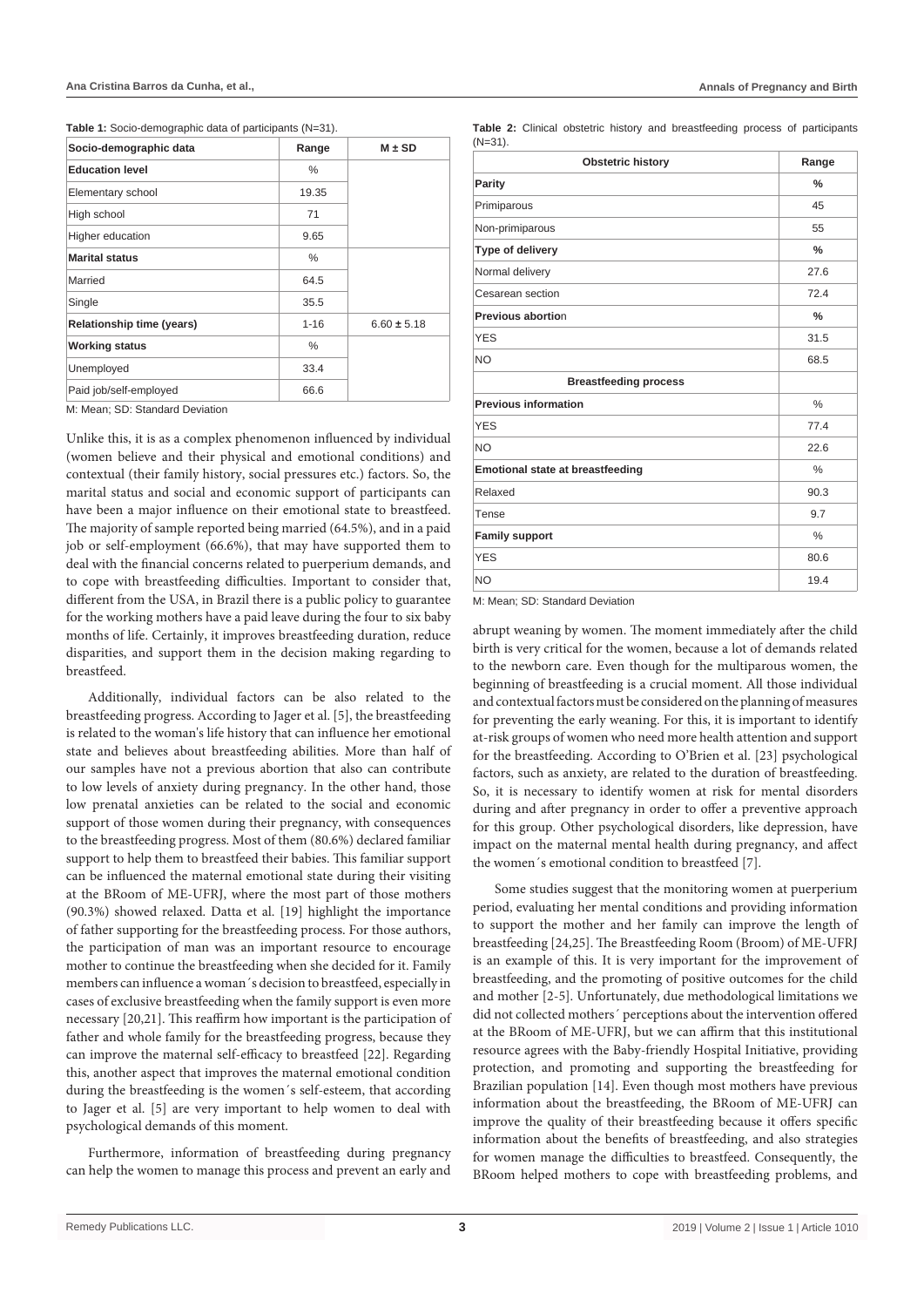promote a woman´s mental health and her affective attachment with the baby during puerperium period.

Overall, this investigation provides data to discuss about the influence of women's mental health during pregnancy on the breastfeeding, highlighting the necessity of screening strategies to identify at-risk groups of women, and the importance of structured and specific resources to support and promote the breastfeeding. Risks factors for the maternal mental health, both individual and contextual may affect the breastfeeding progress, especially at the first months of the baby's life. Nevertheless, some limitations of the study must be considered. First, our sample was small and may have not had enough power to test statistical associations among variables studied. In addition, we did not have a postnatal anxiety measure that could explain the mother´s emotional state during the BRoom visit. Longitudinal measures of maternal mental health, and child development to confirm the benefits of breastfeeding could be included. We highlight the necessity of additional research to discuss the relationship between breastfeeding and maternal mental health, including others measures like stress, to provide evidencebased strategies that reduce the risk of psychological disorders in the prenatal period and its negative outcomes for the breastfeeding.

# **Results**

Socio-demographic data are summarized on the Table 1. The age of mothers ranged from 14 to 42 years (M=29.39; SD=7.09). The majority of samples had high school level (71%), and was in paid job or self-employment (66.6%). The time of relationship ranged from 1 to 16 years.

Data of clinical obstetric history and the breastfeeding process are summarized on the Table 2. More than half of participants were not on their first pregnancy (55%). Most of them was submitted a cesarean section (72.4%), with none history of abortion (68.5%). Related to the breastfeeding process, 77.2% of women had previous information about breastfeeding, and the high majority of sample was relaxing when they were breastfeeding. Family support was declared by 80.6%.

Considering the cutoff point of  $\geq$  12 on the BAI, 12 women showed clinical anxiety symptoms during their pregnancy. The mean of BAI score of relaxed mothers was M=9.78 (SD=9.59); less than tensioned mothers, that the BAI score was M=14.67 (SD=5.13). However, no statistical differences between groups (with and without symptoms of clinical anxiety) were found.

Prenatal anxiety symptoms were analyzed related to the emotional state during breastfeeding, comparing groups of participants with and without clinical anxiety. Among anxious mothers, only 9.70% (n=02) reported feeling tension during breastfeeding, and 90.3% (n=29) relax. Significant statistical differences between those groups were not found testing associations among prenatal anxiety and mother emotional state at the breastfeeding. Among those two mothers remained tense, both were married, primiparous and had a paid job of were self-employed.

# **Conclusion**

The breastfeeding process is more than a biological phenomenon because involve several factors. The breastfeeding's effectiveness begins with the woman´s sense of self efficacy and the belief that the breastfeeding is not an innate human capacity. There are important aspects related to the follow-up and duration of breastfeeding, since

the psychophysiology of lactation that involves a neurohormonal condition, until contextual factors related to the familiar support. All of them can influence the physiological process of lactation, increasing or decreasing the impact of environmental and individual factors on the breastfeeding progress. The effective support to breastfeeding, like the BRoom, can be very important resource to attend any women at the puerperium, especially the at-risk groups, like the mothers with psychological disorders or without familiar or financial support. It provides the necessary help for the woman feel comfortable to tell about her fears, and clarify her doubts, because they have an opportunity to receive help and information about the breastfeeding moment, mainly at the first month of baby´s life. Finally, the BRoom or others measures to promote breastfeeding can support every woman to feel more confident to breastfeed her child, with special attention to at risk psycho-social groups where the women are more vulnerable to negative outcomes for breastfeeding and the mother-baby bond.

# **References**

- 1. [World Health Organization \(WHO\). Geneva:](https://www.who.int/mediacentre/news/statements/2011/breastfeeding_20110115/en/) Exclusive breastfeeding for [Six Months Best for Babies Everywhere. c2011.](https://www.who.int/mediacentre/news/statements/2011/breastfeeding_20110115/en/)
- 2. [Dias CC, Figueiredo B. Breastfeeding and depression: a systematic review](https://www.ncbi.nlm.nih.gov/pubmed/25305429)  [of the literature. J Affect Disord. 2015;171:142-54.](https://www.ncbi.nlm.nih.gov/pubmed/25305429)
- 3. [Loret de Mola C, Horta BL, Gonçalves H, Quevedo Lde A, Pinheiro R,](https://www.ncbi.nlm.nih.gov/pubmed/27261841)  [Gigante DP, et al. Breastfeeding and mental health in adulthood: A birth](https://www.ncbi.nlm.nih.gov/pubmed/27261841)  [cohort study in Brazil. J Affect Disord. 2016;202:115-9.](https://www.ncbi.nlm.nih.gov/pubmed/27261841)
- 4. [Krol KM, Rajhans P, Missana M, Grossmann T. Duration of exclusive](https://www.ncbi.nlm.nih.gov/pubmed/25657620)  [breastfeeding is associated with differences in infants' brain responses to](https://www.ncbi.nlm.nih.gov/pubmed/25657620)  [emotional body expressions. Front Behav Neurosci. 2015;8:459.](https://www.ncbi.nlm.nih.gov/pubmed/25657620)
- 5. [de Jager E, Broadbent J, Fuller-Tyszkiewicz M, Skouteris H. The role of](https://www.ncbi.nlm.nih.gov/pubmed/23932036)  [psychosocial factors in exclusive breastfeeding to six months postpartum.](https://www.ncbi.nlm.nih.gov/pubmed/23932036)  [Midwifery. 2014;30\(6\):657-66.](https://www.ncbi.nlm.nih.gov/pubmed/23932036)
- 6. [Scott JA, Binns CW, Graham KI, Oddy WH. Temporal changes in the](https://www.ncbi.nlm.nih.gov/pubmed/16499530)  [determinants of breastfeeding initiation. Birth. 2006;33\(1\):37-45.](https://www.ncbi.nlm.nih.gov/pubmed/16499530)
- 7. [Insaf TZ, Fortner RT, Pekow P, Dole N, Markenson G, Chasan-Taber](https://www.ncbi.nlm.nih.gov/pubmed/21668379)  [L. Prenatal stress, anxiety, and depressive symptoms as predictors of](https://www.ncbi.nlm.nih.gov/pubmed/21668379)  [intention to breastfeed among Hispanic women. J Womens Health](https://www.ncbi.nlm.nih.gov/pubmed/21668379)  [\(Larchmt\). 2011;20\(8\):1183-92.](https://www.ncbi.nlm.nih.gov/pubmed/21668379)
- 8. [Jonas W, Nissen E, Ransjö-Arvidson AB, Matthiesen AS, Uvnäs-Moberg](https://www.ncbi.nlm.nih.gov/pubmed/18726143)  [K. Influence of oxytocin or epidural analgesia on personality profile in](https://www.ncbi.nlm.nih.gov/pubmed/18726143)  [breastfeeding women: a comparative study. Arch Women's Ment Health.](https://www.ncbi.nlm.nih.gov/pubmed/18726143)  [2008;11\(5-6\):335-45.](https://www.ncbi.nlm.nih.gov/pubmed/18726143)
- 9. [Grant KA, McMahon C, Austin MP. Maternal anxiety during the transition](https://www.ncbi.nlm.nih.gov/pubmed/18001841)  [to parenthood: a prospective study. J Affect Disord. 2008;108\(1-2\):101-11.](https://www.ncbi.nlm.nih.gov/pubmed/18001841)
- 10. [World Health Organization \(WHO\).](https://www.who.int/topics/millennium_development_goals/maternal_health/en/) Geneva: Millennium Development [Goal 5–improving maternal health. c2015.](https://www.who.int/topics/millennium_development_goals/maternal_health/en/)
- 11. [Waqas A, Raza N, Lodhi HW, Muhammad Z, Jamal M, Rehman A.](https://www.ncbi.nlm.nih.gov/pubmed/25629925)  [Psychosocial factors of antenatal anxiety and depression in Pakistan: is](https://www.ncbi.nlm.nih.gov/pubmed/25629925)  [social support a mediator? PLoS One. 2015;10\(1\):4-14.](https://www.ncbi.nlm.nih.gov/pubmed/25629925)
- 12. [Silva MMJ, Nogueira DA, Clapis MJ, Leite EPRC. Anxiety in pregnancy:](https://www.ncbi.nlm.nih.gov/pubmed/28902327)  [prevalence and associated factors. Rev Esc Enferm USP. 2017;51:1-8.](https://www.ncbi.nlm.nih.gov/pubmed/28902327)
- 13. [Araújo DMR, Pacheco AHDR, Pimenta AM, Kac G. Prevalence of anxiety](http://www.scielo.br/scielo.php?script=sci_arttext&pid=S1519-38292008000300013)  [symptoms and associated factors in a cohort of pregnant women attending](http://www.scielo.br/scielo.php?script=sci_arttext&pid=S1519-38292008000300013)  [a health care center in the municipality of Rio de Janeiro. Rev. Bras. Saúde](http://www.scielo.br/scielo.php?script=sci_arttext&pid=S1519-38292008000300013)  [Matern. Infant. 2008;8:333-40.](http://www.scielo.br/scielo.php?script=sci_arttext&pid=S1519-38292008000300013)
- 14. [United Nations Children's Fund \(UNICEF\) and the World Health](https://www.unicef.org/nutrition/files/BFHI_Case_Studies_FINAL.pdf)  [organization \(WHO\). Country experiences with the Baby-friendly](https://www.unicef.org/nutrition/files/BFHI_Case_Studies_FINAL.pdf)  [Hospital Initiative, Compendium of case studies of the Baby-friendly](https://www.unicef.org/nutrition/files/BFHI_Case_Studies_FINAL.pdf)  [Hospital Initiative.](https://www.unicef.org/nutrition/files/BFHI_Case_Studies_FINAL.pdf) c2017.